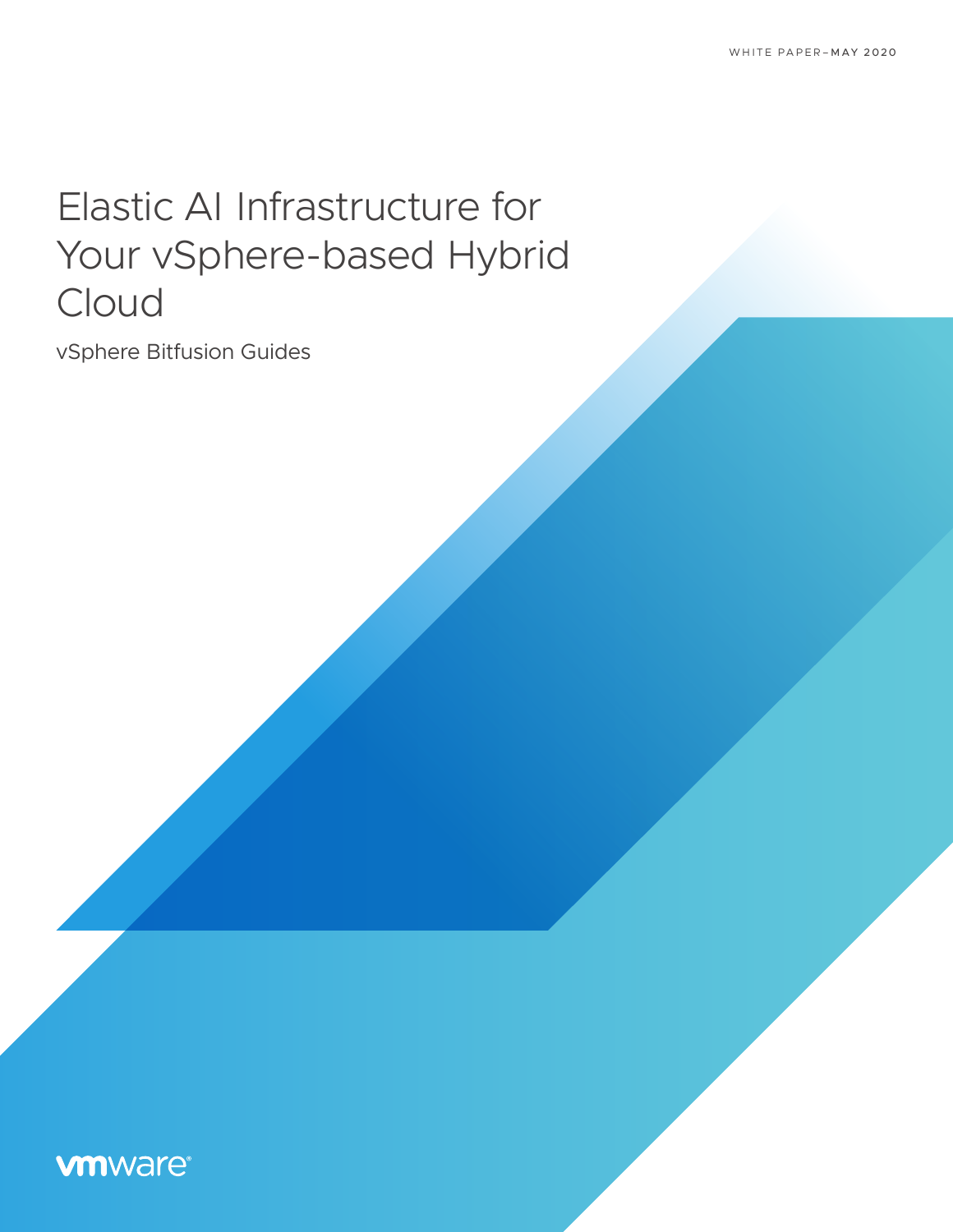# Table of Contents

| Overview                                                | 3              |
|---------------------------------------------------------|----------------|
| Transformation to AI enhances Enterprise Virtualization | 3              |
| vSphere Bitfusion for Elastic GPU Virtualization        | 3              |
| How It Works                                            | 3              |
| Virtualization Extended to GPU Accelerted Servers       | $\overline{4}$ |
| Single Platform                                         | $\overline{4}$ |
| Operate in Hybrid/Multi Cloud                           | $\overline{4}$ |
| Learn More                                              | $\overline{4}$ |
|                                                         |                |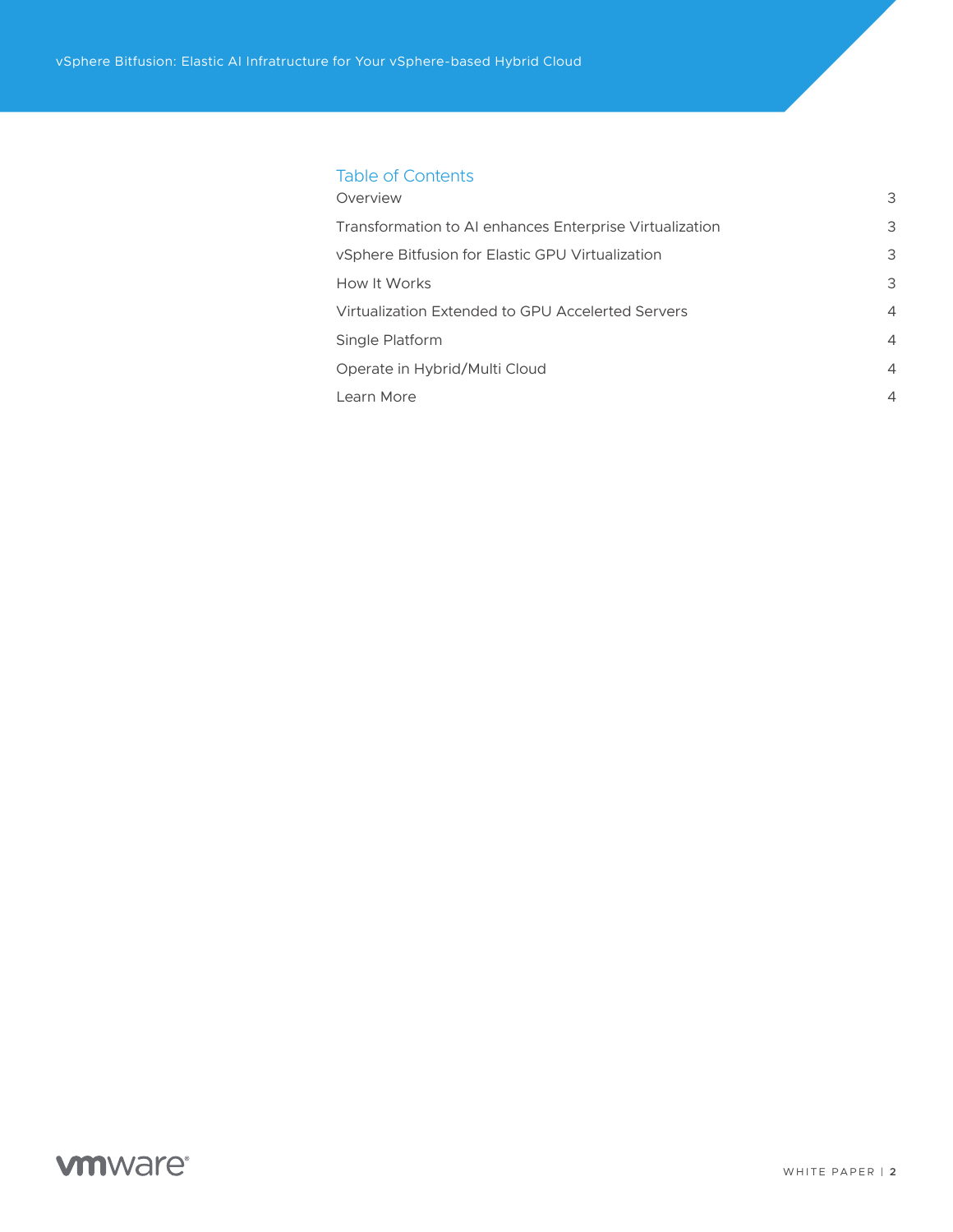#### <span id="page-2-0"></span>AT A GLANCE

vSphere Bitfusion software delivers remote and virtual access to any GPU accelerator in your network, from any VMware vSphere-based virtual machine.

With vSphere Bitfusion, organizations can extend to GPU accelerators the productivity, agility, and powerful utilization of compute, storage, and networking gained with vSphere, so these benefits are available when running artificial intelligence, machine learning, and deep learning workloads.

# vSphere Bitfusion extends the power of VMware vSphere's virtualization technology to GPUs

## Transformation to AI enhances Enterprise Virtualization

Organizations are quickly embracing Artificial Intelligence (AI), Machine Learning (ML), and Deep Learning to open new opportunities and accelerate business growth. AI workloads, however, require massive compute power which has led to the proliferation of GPU acceleration, in addition to traditional CPU power. However, this new technology has created a break in the traditional data center architecture and amplified the problems of organizational silos, poor utilization, and lack of agility. The root cause is that GPUaccelerated servers became siloed, stand-alone assets. GPU servers reduce the agility gained by VMware vSphere® as they are operated in separate IT "islands." Furthermore, they accelerate Capex and Opex spend, and slow data center modernization. vSphere Bitfusion enables administrators to offer sharing of full or partial GPUs to their users.

# vSphere Bitfusion for Elastic GPU Virtualization

vSphere Bitfusion can be used for ML, AI, and HPC applications that benefit from hardware acceleration. One of the best resources presently on the market for hardware acceleration is a GPU. vSphere Bitfusion makes GPUs a first-class resource that can be abstracted, partitioned, automated, and shared—much like traditional compute resources. GPU accelerators can be partitioned into multiple, virtual GPUs of any size, and accessed remotely by VMs over the network. With vSphere Bitfusion, GPU accelerators are now part of a common infrastructure resource pool, and available for use.



#### How It Works

vSphere Bitfusion client runs as userspace code within each VM instance, without any need to change the ESXi hypervisor, the kernel, or the AI applications. On the GPUaccelerated server, vSphere Bitfusion also runs as a transparent software layer in a VM and exposes the individual physical GPUs as a pooled resource to be consumed by VMs. vSphere Bitfusion will allocate GPU resources and dynamically attach them over the network. Upon completion of the AI runtime code, vSphere Bitfusion releases shared GPU resources back into the resource pool.

# **vm**ware<sup>®</sup>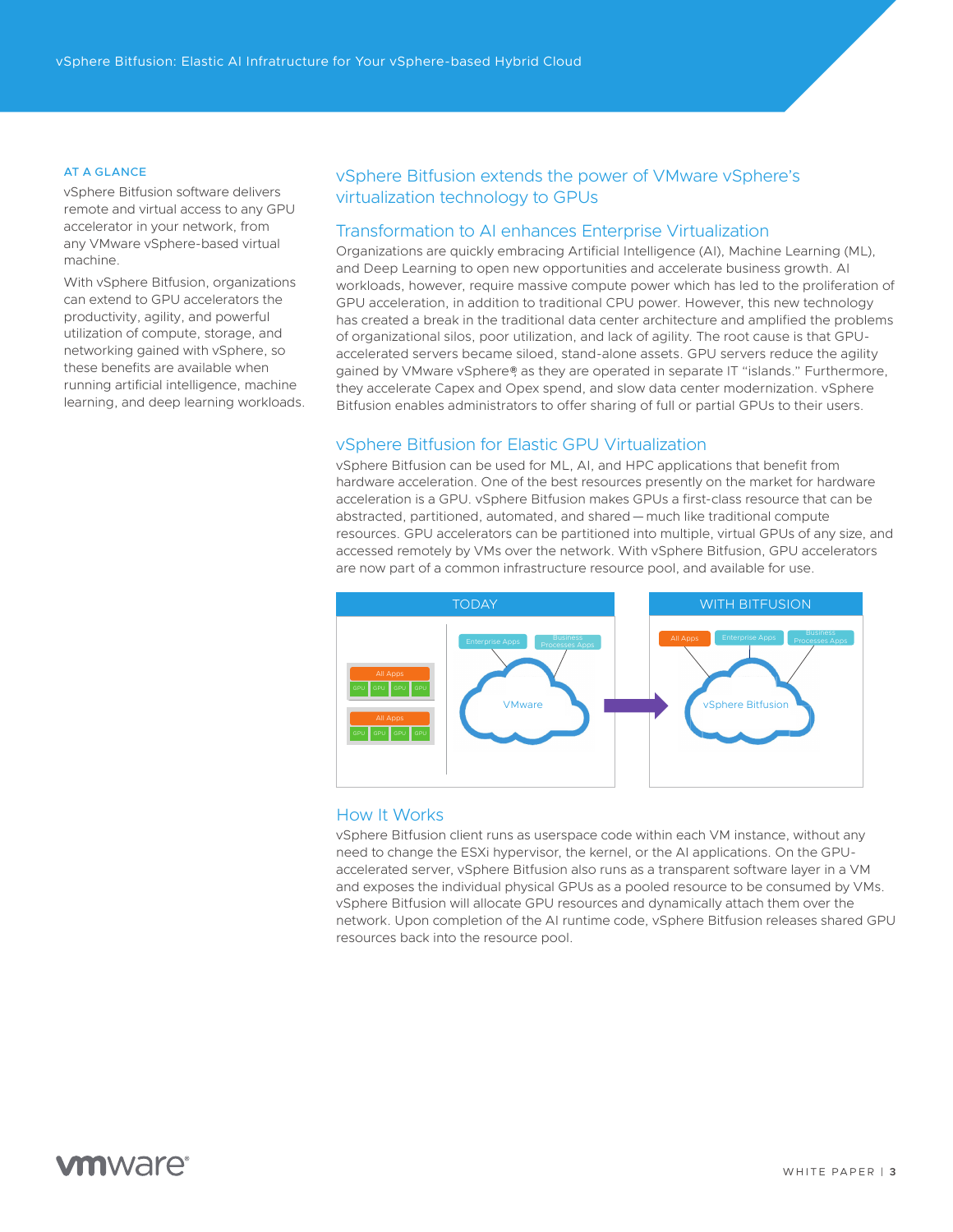#### <span id="page-3-0"></span>**BENEFITS**

- Share single, multiple, or partial GPUs
- Share pools of GPUs to any VM across the network
- Attach and detach GPUs based on real-time workload needs
- •Partition GPUs based on the demand for AI resources
- •Run VMs remotely in any flexible configuration—no local GPU required
- Accelerate development process as demanding workloads can get allocation from common GPU pools
- Optimize Capex and Opex as GPUs are treated as a shared pool and assigned per organization priorities
- Maximize business agility and high availability as VMs run on a compute server, which are physically separated from GPU accelerators
- Future-proof your environment by adding new accelerators over time (e.g., FPGAs, ASICs)



## Virtualization Extended to GPU Accelerated Servers

With the new vSphere Bitfusion solution, GPUs are no longer a siloed, unconnected resource. Instead, they are a shared, virtualized pool of resources that can be accessed by any VM in the organization. Much like CPU and storage resources, GPU deployments now benefit from optimized utilization, reduced Capex and Opex, and accelerated development and deployment of R&D resources. These new benefits are extended to all data scientists and AI developers in the organization.

## Single Platform

Compute, Storage, Network, and now GPUs are part of the enterprise VMware Hybrid Cloud. Organizations can scale the operations with policies and business logic (e.g., timeof-day policies, class of users, permission to access the top performance GPUs per user class, etc.) for AI developers. GPUs from different departments can be pooled to create bigger clusters to increase compute performance and infrastructure utilization.

#### Accelerated Development, Testing and Deployment

IT regains the ability to assign GPU resources based on organization business priorities and remotely pool together resources while attaching them in real-time to workloads, with known schedule and utilization plans. For example, GPU resources from Department A, which completed an intensive training and development schedule, can be reassigned to Department B, which now is experiencing peak demand for GPUs for an urgent AI project.

#### Learn More

Visit [https://www.vmware.com/solutions/business-critical-apps/hardwareaccelerators](https://www.vmware.com/solutions/business-critical-apps/hardwareaccelerators-virtualization.html)[virtualization.html](https://www.vmware.com/solutions/business-critical-apps/hardwareaccelerators-virtualization.html) to get more information on Elastic GPUs, on industry migration, and vSphere Bitfusion.